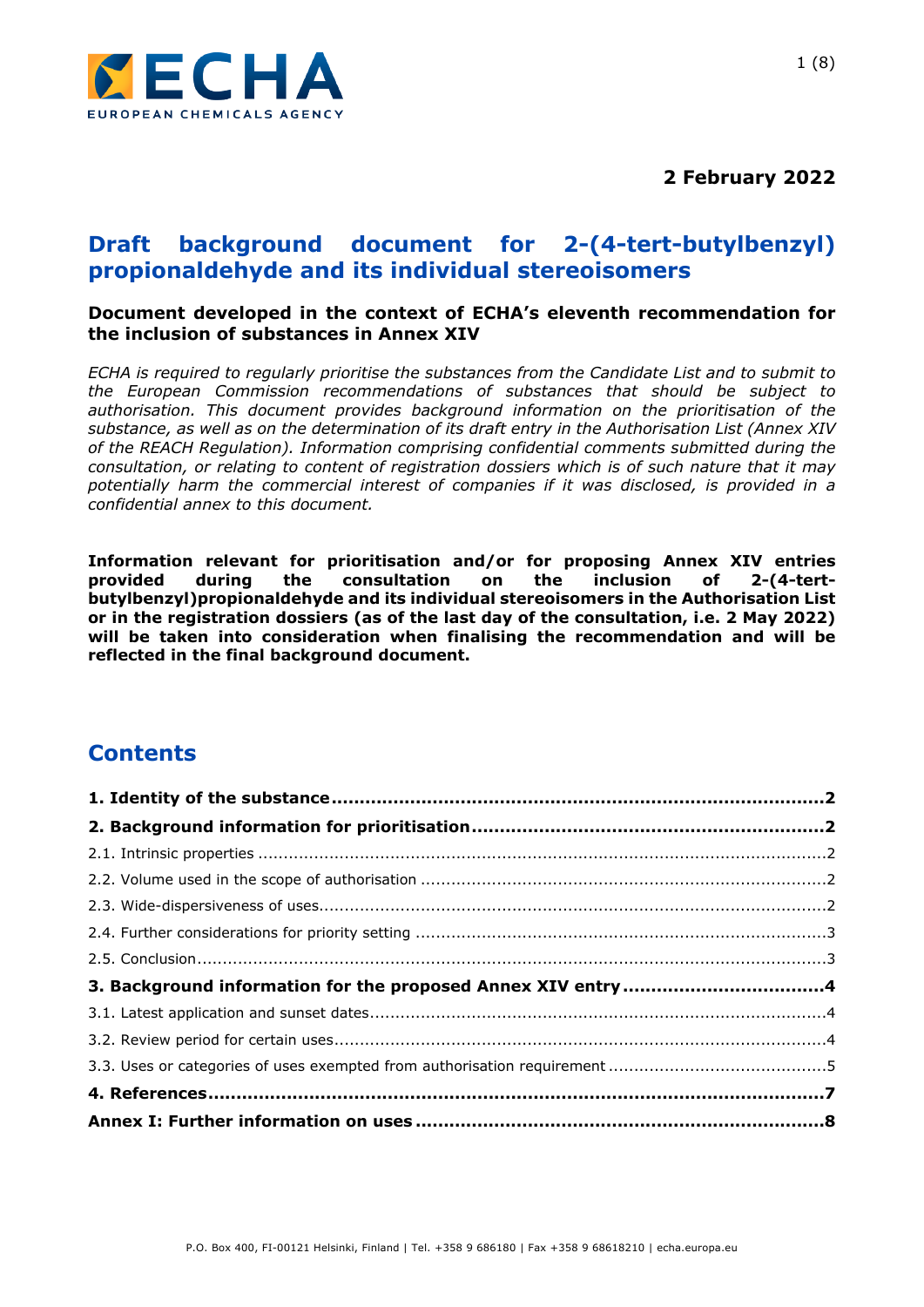# 2 (8)

## <span id="page-1-0"></span>**1. Identity of the substance**

Identity of the substance as provided in the Candidate List $1$ :

Name: 2-(4-tert-butylbenzyl)propionaldehyde and its individual stereoisomers EC Number: CAS Number:

### <span id="page-1-1"></span>**2. Background information for prioritisation**

*Priority was assessed by using the General approach for prioritisation of SVHCs for inclusion in the list of substances subject to authorisation2. Results of the prioritisation of all substances included in the Candidate List by July 2021 and not yet recommended or included in Annex XIV of the REACH Regulation is available at*

*[https://echa.europa.eu/documents/10162/17232/prior\\_results\\_cl\\_subst\\_february\\_2022\\_en.pdf](https://echa.europa.eu/documents/10162/17232/prior_results_cl_subst_february_2022_en.pdf).* 

### <span id="page-1-2"></span>**2.1. Intrinsic properties**

2-(4-tert-butylbenzyl)propionaldehyde was identified as a Substance of Very High Concern (SVHC) according to Article 57 (c) as it is covered by index number 605-041-00-3 of Regulation (EC) No 1272/2008 in Annex VI, part 3, Table 3 (the list of harmonised classification and labelling of hazardous substances) and it is classified in the hazard class toxic for reproduction category 1B, H360Fd ("May damage fertility. Suspected of damaging the unborn child") and was therefore included in the Candidate List for authorisation on 8 July 2021, following ECHA's decision D(2021)4569-DC.

#### <span id="page-1-3"></span>**2.2. Volume used in the scope of authorisation**

The amount of 2-(4-tert-butylbenzyl)propionaldehyde and its individual stereoisomers manufactured and/or imported into the EU is according to registration data (ECHA, 2021) above 1,000 t/y. Part of this tonnage is exported outside the EU.

Uses by consumers will soon fall under the generic restriction of CMR substances sold to the general public (starting from 1 March 2022). Volumes corresponding to those uses are mostly unknown.

Furthermore, some uses appear not to be in the scope of authorisation, such as the use as intermediate in the production of biocidal active substances. Based on information from registration dossiers on the volume corresponding to those uses, the volume in the scope of authorisation is estimated to be in the range of 1,000 - <10,000 t/y.

More detailed information on the main uses and the relative share of the total tonnage is provided in section 1 of Annex I.

#### <span id="page-1-4"></span>**2.3. Wide-dispersiveness of uses**

Registered uses of 2-(4-tert-butylbenzyl)propionaldehyde and its individual stereoisomers in the

<sup>2</sup> Document can be accessed at

 $1$  For further information please refer to the Candidate List and the respective support document at <https://www.echa.europa.eu/candidate-list-table>.

[https://echa.europa.eu/documents/10162/17232/recom\\_gen\\_approach\\_svhc\\_prior\\_2020\\_en.pdf](https://echa.europa.eu/documents/10162/17232/recom_gen_approach_svhc_prior_2020_en.pdf)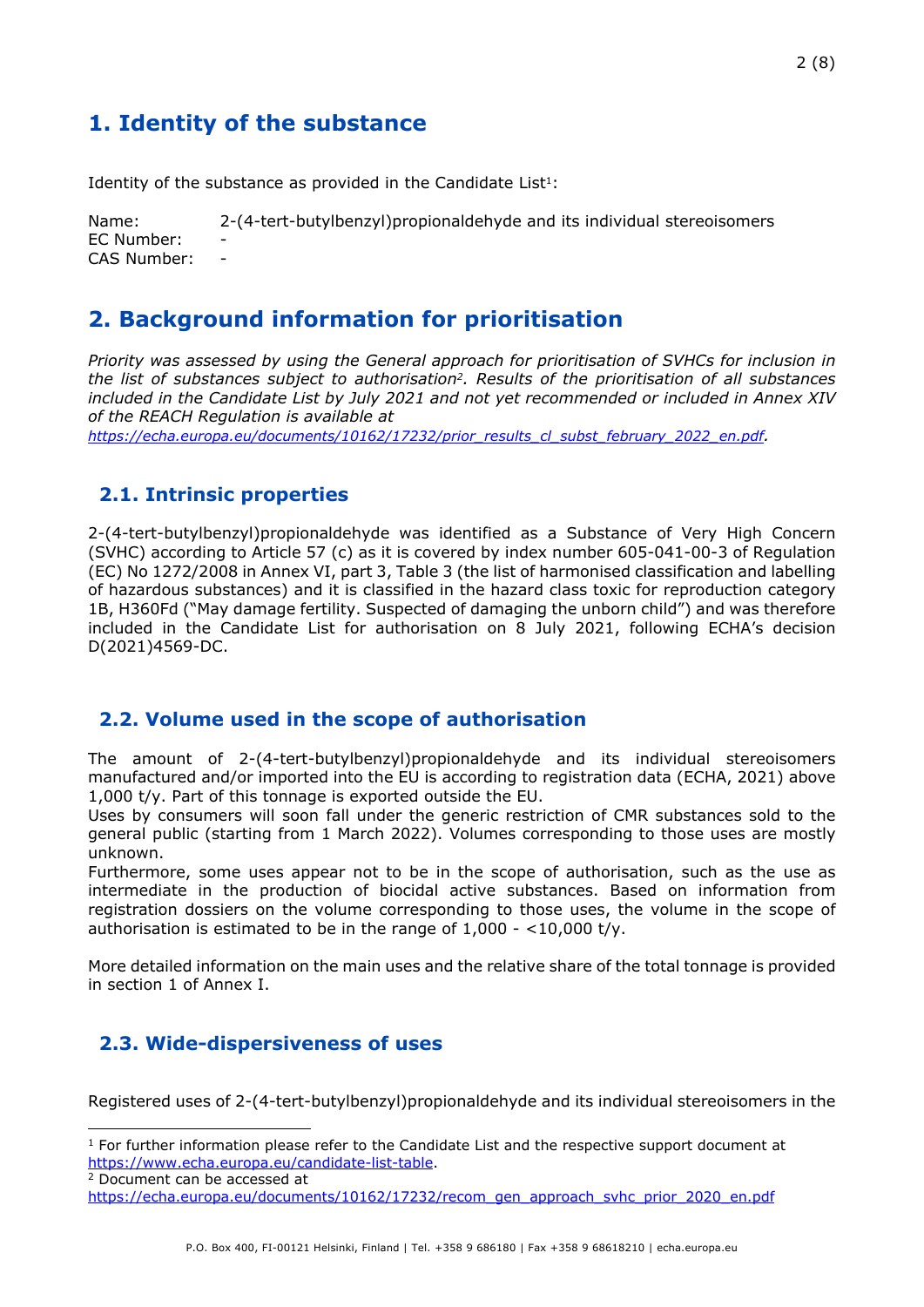scope of authorisation include uses at industrial sites (as fragrance in cleaning products, such as industrial spraying and treatment of articles) and uses by professional workers (e.g. washing and cleaning products, polishes and waxes).

Consumer uses e.g. in cleaning and air care products are also registered. However, the recent classification of the substance as Repr. 1B will be legally binding from March 2022 onwards. Once the substance is included in the appendix relevant for the entry 30 of REACH Annex XVII, it will fall under the generic restriction on Reprotoxic substances used as substance or in mixtures sold to the general public. After that, consumer uses of the substance above the specific concentration limit should not take place anymore and are therefore not considered for the priority assessment.

Furthermore, according to registrations the substance is used in scented articles, from which release is intended.

More detailed information on uses is provided in section 1 of Annex I.

### <span id="page-2-0"></span>**2.4. Further considerations for priority setting**

None.

### <span id="page-2-1"></span>**2.5. Conclusion**

| Verbal descriptions and scores |                                          |                               | Total      |
|--------------------------------|------------------------------------------|-------------------------------|------------|
| Inherent properties            | Volume (V)                               | Wide dispersiveness of uses   | score      |
| (IP)                           |                                          | (WDU)                         |            |
|                                |                                          |                               | $= IP + V$ |
|                                |                                          |                               | $+ WDU$    |
| $2-(4-tert-$                   | The amount of 2-(4-tert-                 | $2-(4-tert-$                  | 28         |
| butylbenzyl) propionald        | butylbenzyl) propional dehy              | butylbenzyl)propionaldehyde   |            |
| ehyde is classified as         | de and its individual                    | and its individual            |            |
| toxic for reproduction         | stereoisomers used in the                | stereoisomers is used at      |            |
| 1B meeting the criteria        | scope of authorisation is in             | industrial sites and by       |            |
| of Article 57 (c)              | the range of $1,000 -$<br>$<$ 10,000 t/y | professional workers.         |            |
| Score: 1                       |                                          | Initial score: 10             |            |
|                                | Score: 12                                |                               |            |
|                                |                                          | Furthermore, the substance is |            |
|                                |                                          | used in articles from which   |            |
|                                |                                          | release is intended.          |            |
|                                |                                          |                               |            |
|                                |                                          | Refined score: 15             |            |

#### *Conclusion*

On the basis of the prioritisation criteria, 2-(4-tert-butylbenzyl)propionaldehyde and its individual stereoisomers receives priority among the substances on the Candidate List (see link to the prioritisation results above)*.* Therefore, it is proposed to prioritise 2-(4-tertbutylbenzyl)propionaldehyde and its individual stereoisomers for inclusion in Annex XIV.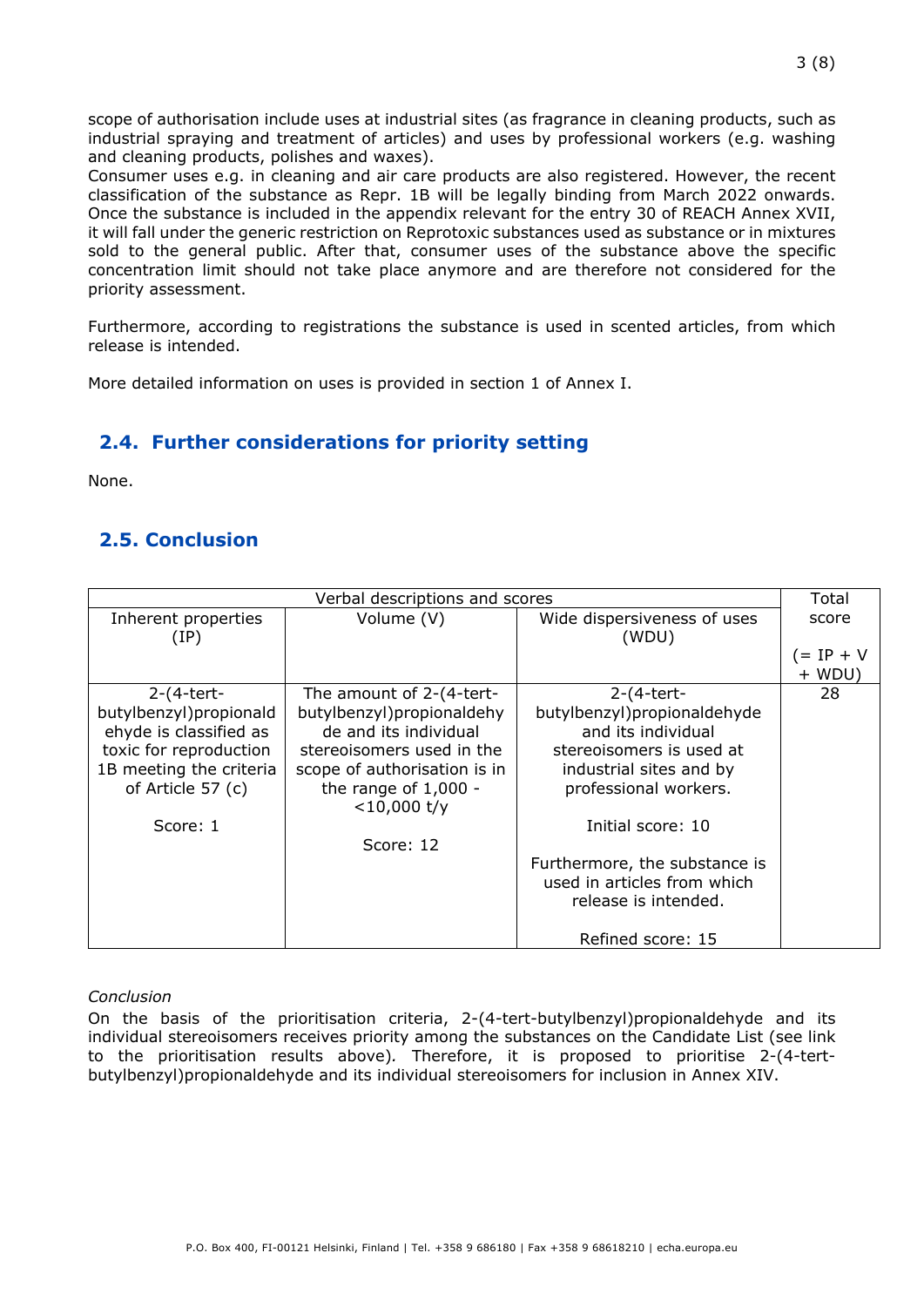# <span id="page-3-0"></span>**3. Background information for the proposed Annex XIV entry**

### <span id="page-3-1"></span>**3.1. Latest application and sunset dates**

ECHA proposes the following transitional arrangements:

| Latest application date (LAD): | Date of inclusion in Annex XIV plus 18, 21 or 24 |
|--------------------------------|--------------------------------------------------|
|                                | months                                           |

Sunset date: 18 months after LAD

ECHA will make the final LAD allocation when finalising the recommendation and will use all available relevant information including that received in the consultation. ECHA will apply the Annex XIV entries approach<sup>3</sup> and the criteria described in the implementation document<sup>4</sup>. According to these documents, substances for which the available information indicates a relatively high number of uses and/or complex supply chain(s) are allocated to the "later" LAD slots.

A summary of the information currently available is provided in section 2 of Annex I*.* 

The time needed to prepare an authorisation application of sufficient quality has been estimated to require 18 months in standard cases. When setting the LADs ECHA has also to take into account the anticipated workload of ECHA's Committees and Secretariat to process authorisation applications. This is done by allocating the substances proposed to be included in the final recommendation in slots, normally 3, and setting the application dates with 3 months intervals in between these slots (standard LAD slots: 18, 21 and 24 months).

For substances to be included in the  $11<sup>th</sup>$  recommendation, ECHA sees currently no reason to deviate from these standard LAD slots.

#### <span id="page-3-2"></span>**3.2. Review period for certain uses**

ECHA proposes not to include in Annex XIV any review period for 2-(4-tertbutylbenzyl)propionaldehyde and its individual stereoisomers.

In general, ECHA does not propose any upfront specific review periods in its draft recommendations for inclusion in the Authorisation List. Setting review periods in Annex XIV for any uses would require that ECHA had access to adequate information on different aspects relevant for a decision on the review period. Such information is generally not available to ECHA at the recommendation step. It is to be stressed that, in the next step of the authorisation process, i.e. during the decision on whether authorisation is granted based on specific applications by manufacturers, importers or downstream users of the substance, all authorisation decisions will include specific review periods which will be based on concrete casespecific information provided in the applications for authorisation.

<sup>&</sup>lt;sup>3</sup> General approach can be accessed at

[https://echa.europa.eu/documents/10162/17232/recom\\_gen\\_approach\\_draft\\_axiv\\_entries\\_2020\\_en.pdf/](https://echa.europa.eu/documents/10162/17232/recom_gen_approach_draft_axiv_entries_2020_en.pdf/) <sup>4</sup> Practical implementation document can be accessed at

[https://echa.europa.eu/documents/10162/17232/recom\\_gen\\_approach\\_draft\\_axiv\\_entries\\_impl\\_doc\\_20](https://echa.europa.eu/documents/10162/17232/recom_gen_approach_draft_axiv_entries_impl_doc_2020_en.pdf) [20\\_en.pdf](https://echa.europa.eu/documents/10162/17232/recom_gen_approach_draft_axiv_entries_impl_doc_2020_en.pdf)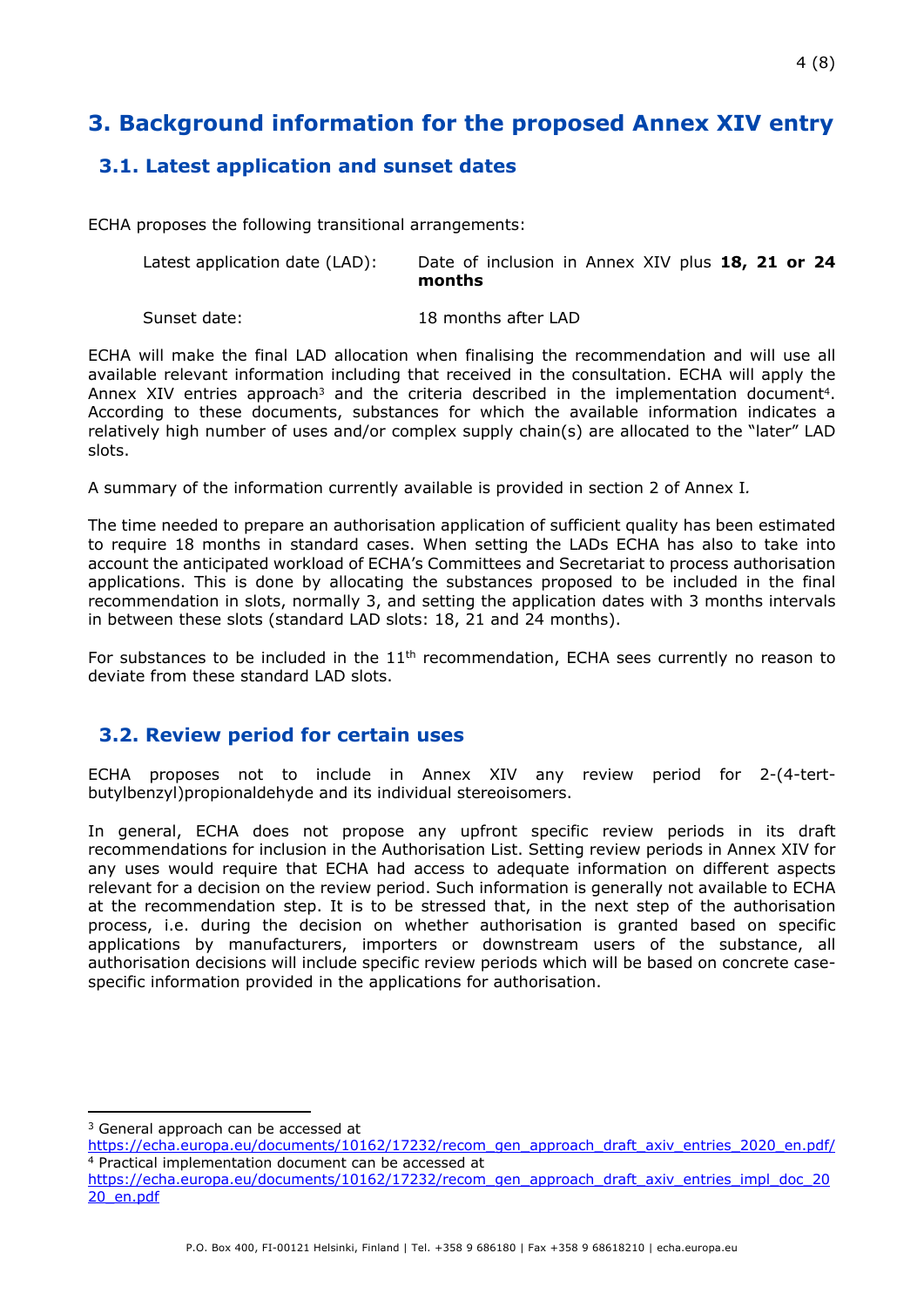### <span id="page-4-0"></span>**3.3. Uses or categories of uses exempted from authorisation requirement**

#### **3.3.1 Exemption under Article 58(2)**

ECHA proposes not to recommend exemptions for uses of 2-(4-tert-butylbenzyl)propionaldehyde and its individual stereoisomers on the basis of Article 58(1)(e) in combination with Article 58(2) of the REACH Regulation.

According to Article 58(2) of REACH it is possible to exempt from the authorisation requirement uses or categories of uses '*provided that, on the basis of the existing specific Community legislation imposing minimum requirements relating to the protection of human health or the environment for the use of the substance, the risk is properly controlled*'.

ECHA considers the following elements in deciding whether to recommend an exemption of a use of a substance:

- There is existing EU legislation (i.e., rules of law adopted by a European Union entity intended to produce binding effects) addressing the specific use (or categories of use) that is proposed to be exempted;
- The existing EU legislation properly controls the risks to human health and/or the environment from the use of the substance arising from the intrinsic properties of the substance that are specified in Annex XIV; generally, the legislation in question should specifically refer to the substance to be included in Annex XIV either by naming the substance or by referring to a group of substances that is clearly distinct from other substances;
- The existing EU legislation imposes minimum requirements for the control of risks of the use. The piece of legislation (i) has to define the minimum standard to be adopted in the interest of public health or the environment and (ii) allows EU Member States to impose more stringent requirements than the specific minimum requirements set out in the EU legislation in question. Legislation setting only a general framework of requirements or the aim of imposing measures or not clearly specifying the actual type and effectiveness of measures to be implemented is not regarded as sufficient to meet the requirements under Article 58(2). Furthermore, it can be implied from the REACH Regulation that attention should be paid as to whether and how the risks related to the life-cycle stages resulting from the uses in question (i.e. service-life of articles and waste stage(s), as relevant) are covered by the legislation.

*Where interested parties are considering making a request for exemption from authorisation under Art. 58(2) for a particular use, it is strongly recommended that they take into account ECHA's previous responses to Art. 58(2) exemption requests5. It is noted that any Art. 58(2) request is assessed case-by-case.*

*Furthermore, it should be noted that if a use falls under the generic exemptions from authorisation6, there is no need to propose an additional specific exemption.*

<sup>5</sup> See analysis of most relevant pieces of legislation e.g. in sections C.2.8 – C.2.12 in

[https://echa.europa.eu/documents/10162/17232/8th\\_recom\\_respdoc\\_methylpyrrolidone\\_en.pdf](https://echa.europa.eu/documents/10162/17232/8th_recom_respdoc_methylpyrrolidone_en.pdf), or in section C.2 in

[https://echa.europa.eu/documents/10162/17232/9th\\_recom\\_respdoc\\_lead\\_stabilisers\\_en.pdf](https://echa.europa.eu/documents/10162/17232/9th_recom_respdoc_lead_stabilisers_en.pdf) including references given therein

<sup>6</sup> Generic exemptions from the authorisation requirement:

[https://echa.europa.eu/documents/10162/17232/generic\\_exempt\\_auth\\_2020\\_en.pdf](https://echa.europa.eu/documents/10162/17232/generic_exempt_auth_2020_en.pdf)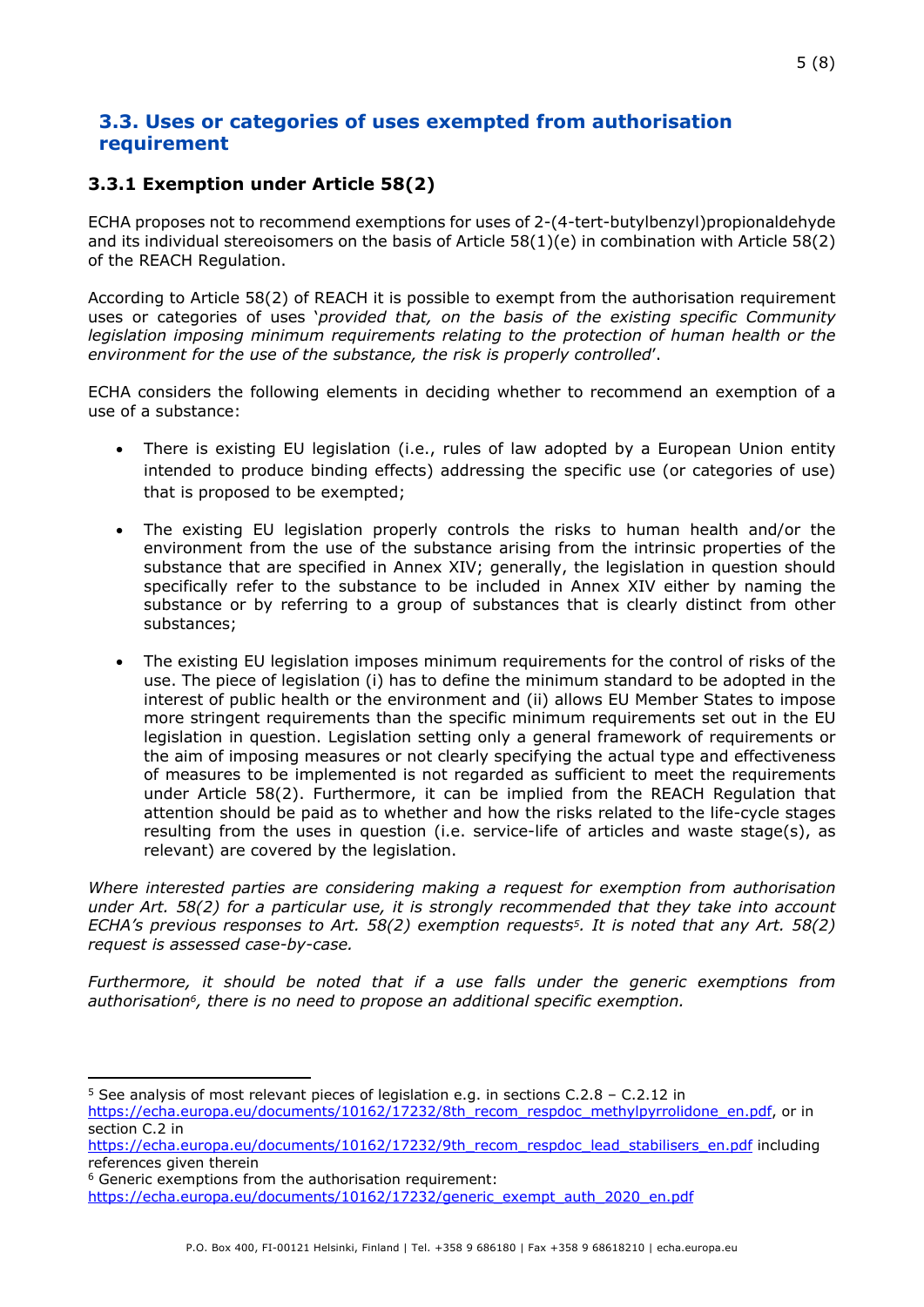#### **3.3.2 Exemption of product and process oriented research and development (PPORD)**

ECHA proposes not to recommend to include in Annex XIV any exemption from authorisation for the use of 2-(4-tert-butylbenzyl)propionaldehyde and its individual stereoisomers for PPORD.

So far, ECHA has not considered it appropriate to recommend specific exemptions for PPORD for any substance. ECHA notes that an operator may use a substance included in Annex XIV for a PPORD activity if that operator has obtained authorisation for that use of the substance in accordance with Articles 60 to 64 of the REACH Regulation.

No PPORD notifications have been submitted for 2-(4-tert-butylbenzyl)propionaldehyde and its individual stereoisomers7.

<sup>7</sup> As of 1 August 2021.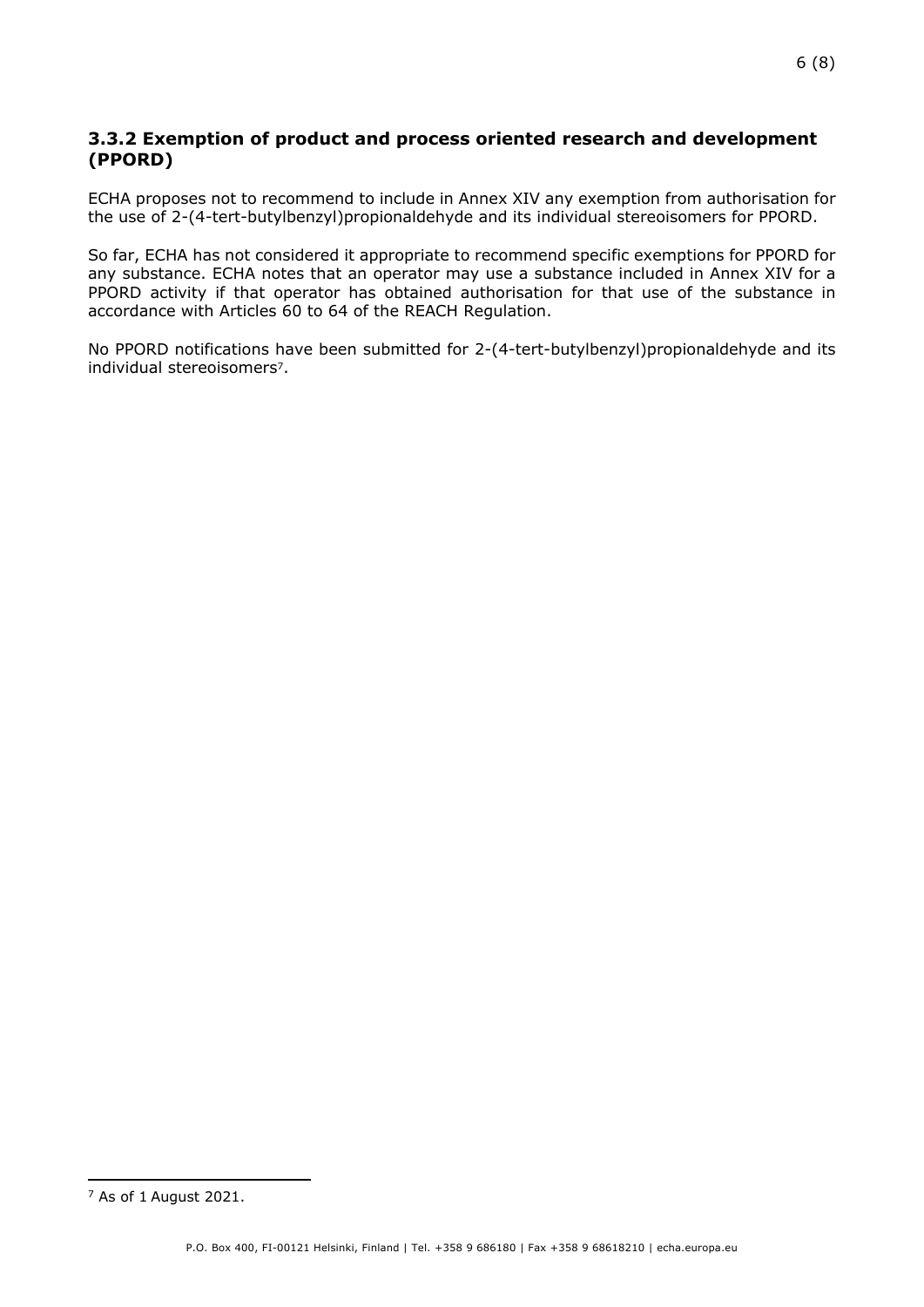# <span id="page-6-0"></span>**4. References**

ECHA (2021): 2-(4-tert-butylbenzyl)propionaldehyde and its individual stereoisomers. ECHA's dissemination website on registered substances. Accessed on 1 August 2021. <https://echa.europa.eu/search-for-chemicals>